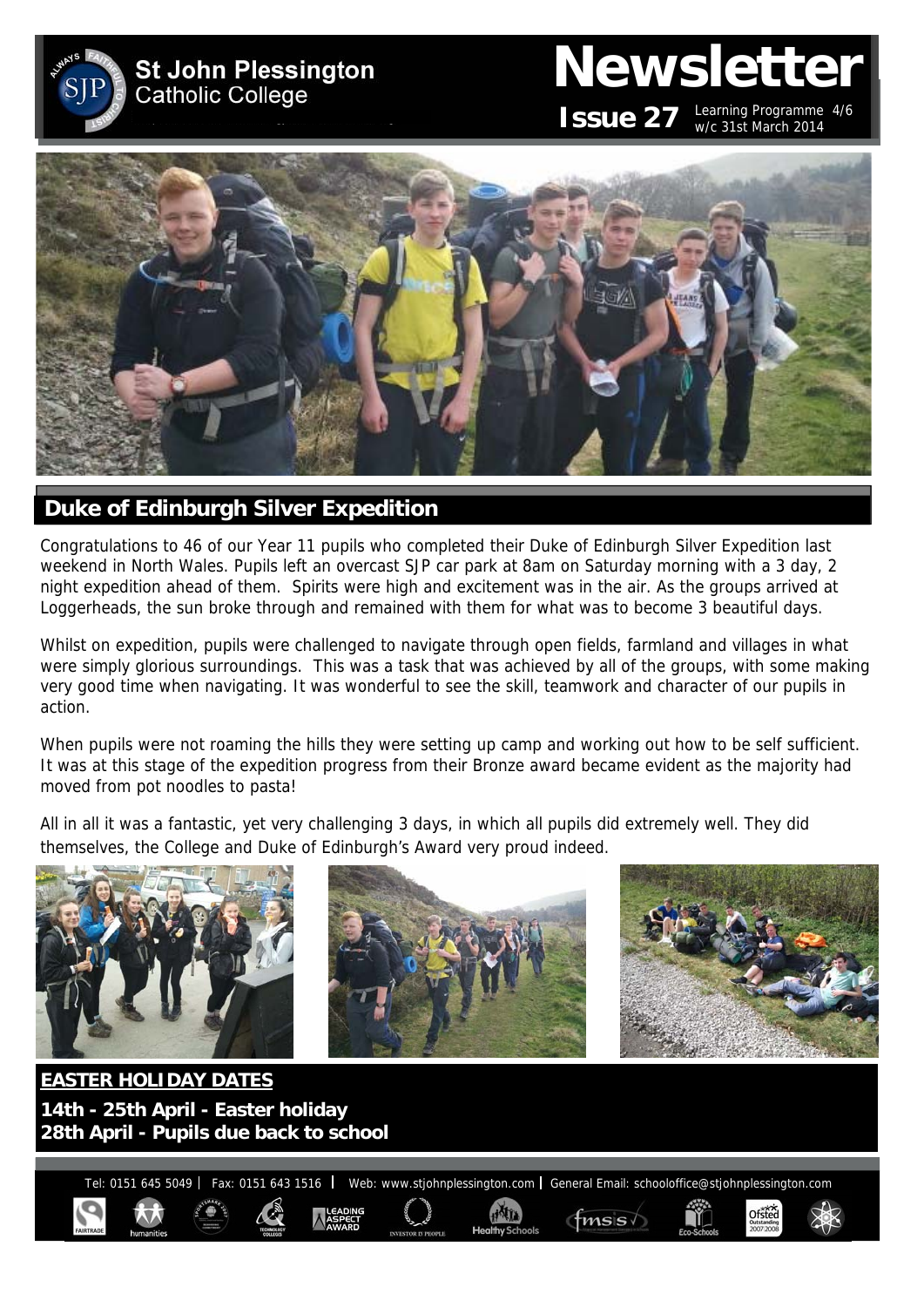## **Language Corner**

Read through the comments students have made during assessment week. Can you find the 10 mistakes? The first five correct answers to Mr Passmore will win Vivo points!

"Me gusta mucho la inglés porque es interesanto."



"Me odio las matemáticas porque es aburridas. "

"No me gusta nadar el dibujo, creo que es fatalo."

"Me gustan las sciencias porque el profesora es divertido."

"Me encanta el españa y pienso que son muy importante."

#### MFL Clubs

Years 7 & 8 Homework Lunch Club every Tuesday during Academic Review. Get your pass from LA1 at break-time on Tuesday.

Years 8 & 9 French Club every Tuesday at 3.20pm in LA1.

World Film Club this Wednesday. Get your passes from MFL3 Wednesday break to avoid missing out!

## **Badminton Success**

Congratulations to Daisy Senior, 9OR who continues to succeed in her badminton accolades. Recently, Daisy was presented with her winners medals for the 2013/14 Badminton Wales/ North Wales Shuttle Series.



This is a fantastic achievement that Daisy has been working towards for some time.

Currently ranked 10th in the Singles and  $2^{nd}$  in the Girls & Mixed Doubles in Wales, Daisy is hoping to be invited to take part in the final of the Welsh Open later this year.

Daisy continues to train at least twice a week with the Performance Centre and plays most weekends representing the Cheshire U15 squad. She also plays selected matches for the Bidston Badminton Club Senior Team in Wirral League 2 which is great experience for her. Well done Daisy!

## **SJP PTA Bedding Plant Sale**

<u>SIAADADADADADADAD</u>

 **St John Plessington** 

SAN SAN SAN SAN SAN SAN SAN

 **Catholic College** 

**SJP PTA are holding their Annual**

## BEDDING PLANT SALE

on

## Saturday 3rd May 2014

#### 9.00am - 11.30am

In the College Dining Hall

If you wish to pre-order, please complete an Order Form (copies available from the College Reception) and return to us by Friday 4th April 2014

#### **Wide choice of high quality plants available**

**Order early to avoid disappointment** 

BIDDDDA DAILD DIA

**Attendance - 24/03/14 - 28/03/14** 



**Year 7 - 97.7% Year 8 - 93.5% Year 9 - 96.2% Year 10 - 94.0% Year 11 - 93.5%**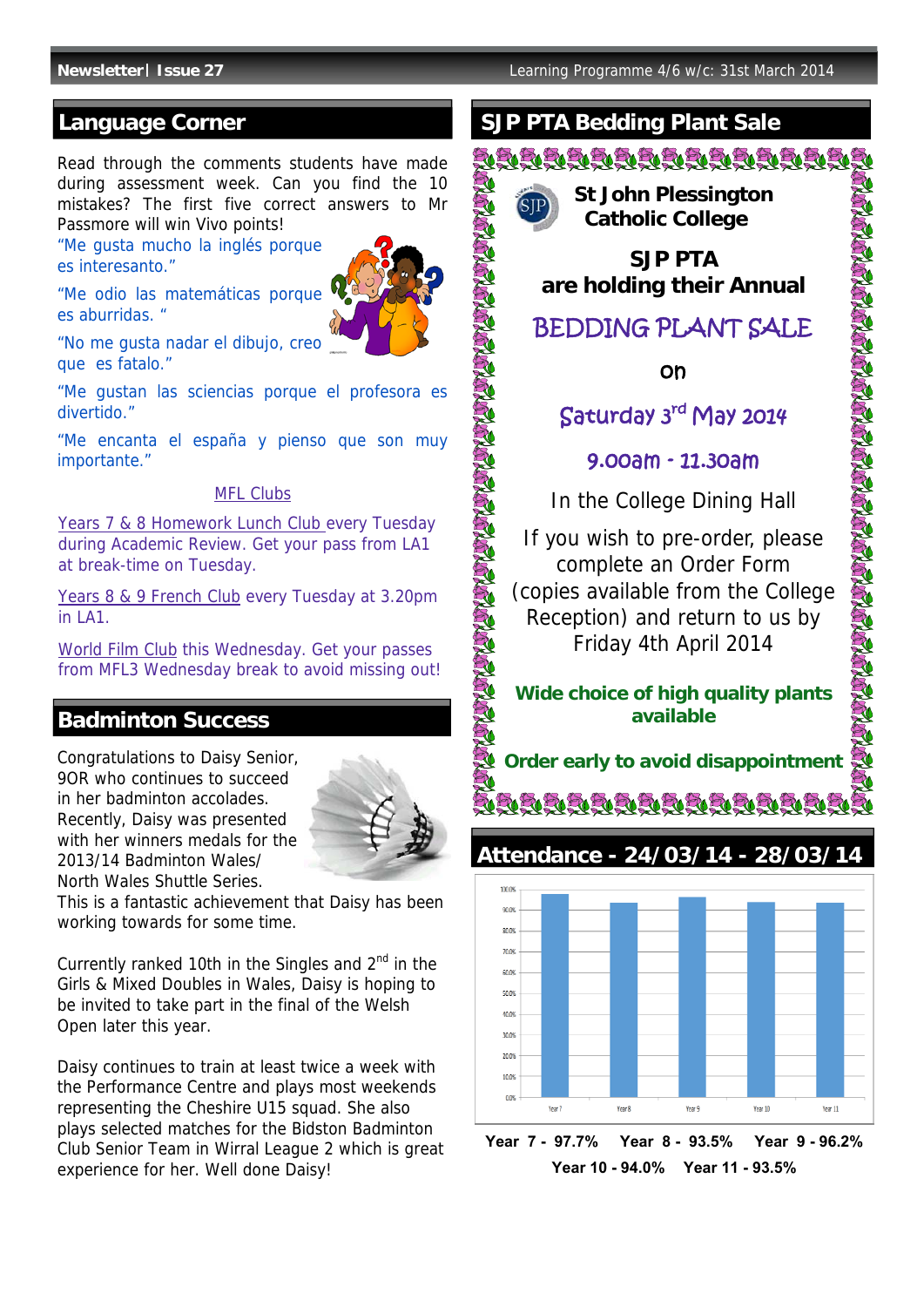## **Year 12 Radiotherapy Trip**

As part of the SJP's STEM activities to encourage students to consider university courses and careers in science and technology, a group of Year 12 science students travelled to the Department of Health Sciences at the University of Liverpool for a taster session on Radiotherapy.

The students were given a presentation on the differences between radiography (taking x-rays and MRI scans) and radiotherapy (treating cancer using ionising radiation). They then took part in three workshops demonstrating the use of a CAT scanner and the virtual linear accelerator, and explaining

how moulds are made to help keep patients still whilst they undergo radiotherapy treatment. The highlight of the afternoon was watching Alex Finnigan (12MT) being put into the CAT scanner!



## **Coming Up**

- Wednesday 2nd April & Thurs 3rd April Wirral Food Bank collection. Please donate dried and tinned goods
- Thursday 3rd April Everyman Theatre Trip, Twelfth Night
- Saturday 5th to Monday 7th April Duke of Edinburgh Silver Expedition
- Saturday 3rd May, 9.00am to 11.30am SJP PTA Bedding Plant Sale

## **Year 7 Street Child Africa Fun Run**

Last Friday, almost 50 Year 7 pupils and some members of staff took part in a 2 mile fancy dress sponsored fun run.



The event was organised by 7TL in aid of our whole school charity, Street Child Africa.

We had a variety of runners from Spiderman and Batman to famous footballers, a range of animals. including tigers and bunnies and 70's psychedelic party outfits; we even had Elvis!

The sun shone as the pupils ran in their costumes and a great time was had by all for a very worthy cause.

Over £100 was raised on the day for Street Child Africa with some pupils still collecting sponsor money from their family and friends. Well done 7TL!



## **GCSE Science after school revision sessions**

| Day / Subject                                                              | <b>Core Science revision for unit 1</b><br>(Year 10 Core & Triple / Year 11<br>Triple / Year 11 resit) | <b>Additional Science revision for unit 2</b><br>(Year 11 Additional / Year 11 Triple) |
|----------------------------------------------------------------------------|--------------------------------------------------------------------------------------------------------|----------------------------------------------------------------------------------------|
| <b>Tues: Biology</b><br>B1 exam 6th June<br>B <sub>2</sub> exam 13th May   | Foundation: Sci 3 with Miss McMahon                                                                    | <b>Foundation and Higher: Sci 5 with</b><br>Miss Kemp                                  |
|                                                                            | <b>Higher:</b> Sci 4 with Miss Smith                                                                   |                                                                                        |
| <b>Wed: Chemistry</b><br>C1 exam 10th June<br>C <sub>2</sub> exam 15th May | <b>Foundation: Sci 7 with Mr Ridler</b>                                                                | <b>Foundation and Higher: Sci 1 with Mr</b><br>Lysaght                                 |
|                                                                            | <b>Higher:</b> Sci 13 with Mr Marsh                                                                    |                                                                                        |
| <b>Thurs: Physics</b><br>P1 exam 12th June<br>P <sub>2</sub> exam 19th May | <b>Foundation:</b> Sci 6 with Miss Greenhall                                                           | Foundation and Higher: Sci 7 with Mr<br>Gale                                           |
|                                                                            | <b>Higher:</b> Sci 8 with Mr Gettel                                                                    |                                                                                        |